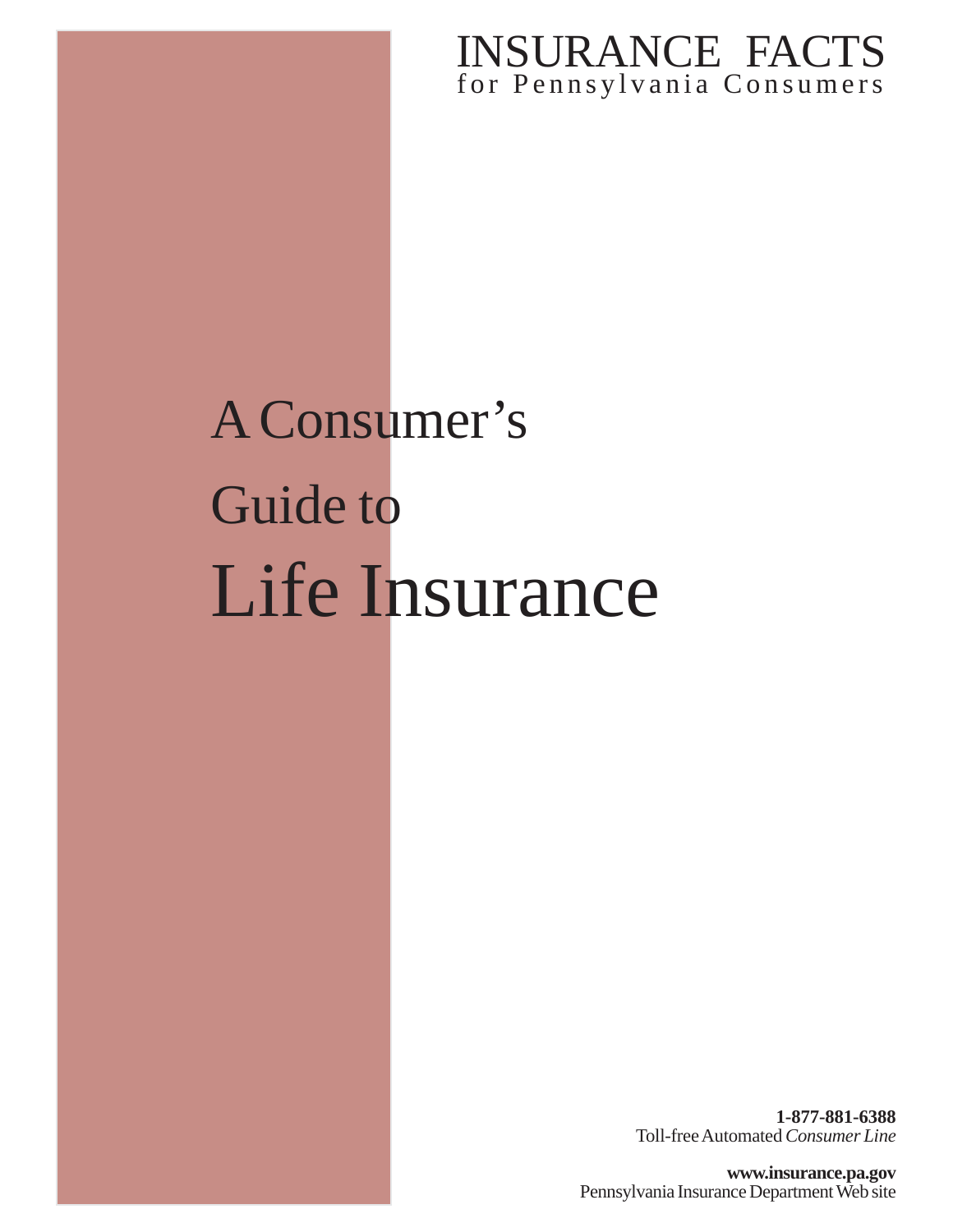# Buying Life Insurance

When you buy life insurance, you want coverage that fits your needs and your budget.

**Decide how much you need,** for how long and what you can afford.

**Examine what kinds of policies are available** to meet your needs and pick the one that best suits you.

**Compare what different companies charge** for the same kind of policy and amount of insurance you want.

It makes good sense to ask a life insurance agent to help you select a policy that best meets your needs and resources. An agent can review your insurance needs and provide information about the kinds of policies that are available. If one kind doesn't fit your needs, ask about others.

This guide provides basic information. Other resources include a life insurance agent, broker, financial advisor, company or consumer publications, or at your public library.

# How much insurance do you need?

To decide how much life insurance you need, determine what **financial resources** your dependents would have if you were to die now, and what your dependents would actually need to maintain their current standard of living. Your new policy should come as close to making up the difference as you can afford.

Your calculations should consider your **current insurance** including any employer group insurance, social security or veteran's insurance. Add other assets you have such as savings, investments, real estate and personal property.

Then consider the **income** your dependents need for family living expenses, educational costs and any other future needs. Also, determine the cash needs for the expenses of a final illness, funeral, taxes, mortgages or other debts.

*Financial resources*

*Current insurance*

*Income*

*Decide*

*Examine*

*Compare*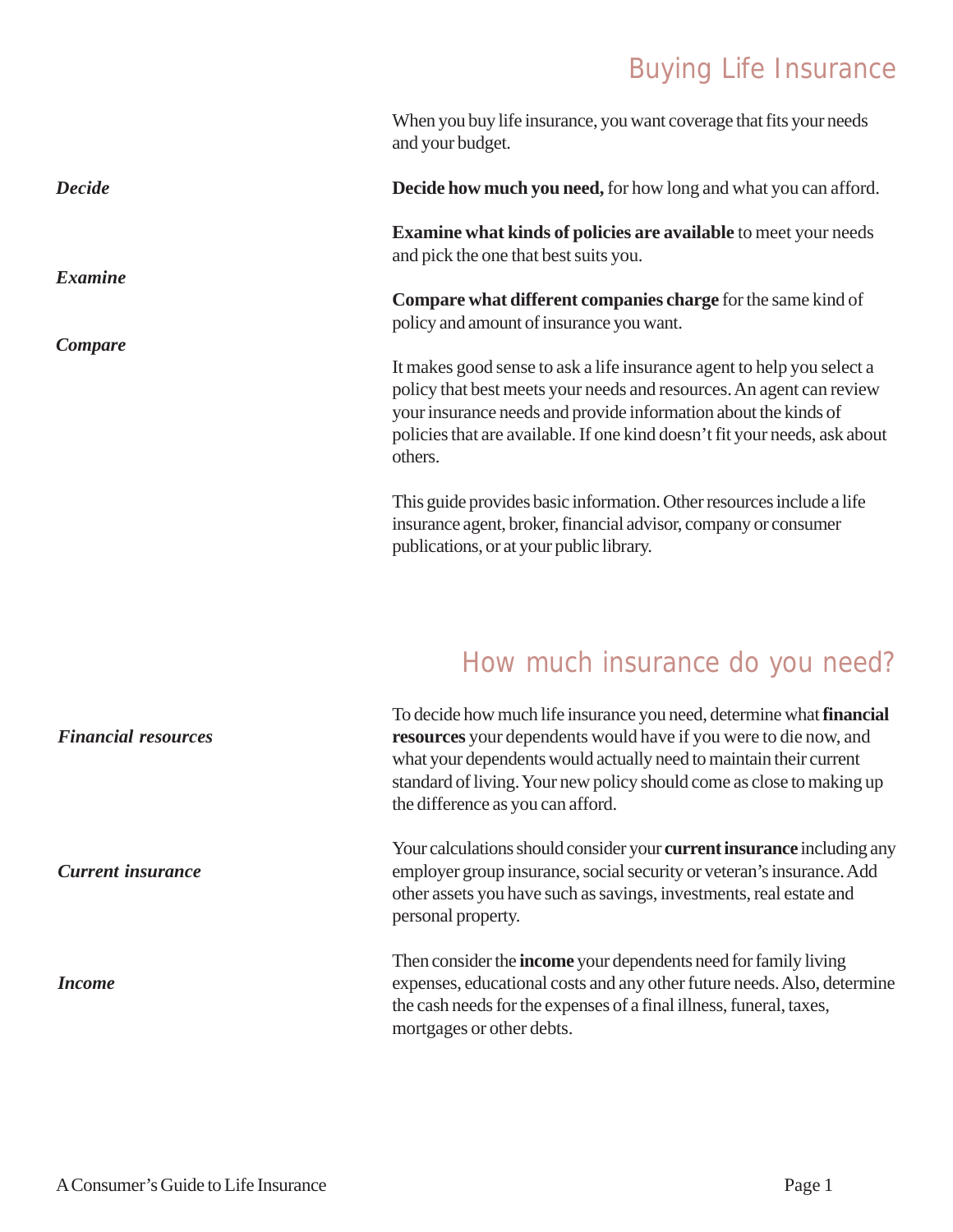# What is the right kind of insurance?

All life insurance policies stipulate an amount to be paid to your beneficiaries when you die; however, not all policies are the same. Some provide permanent coverage and others temporary coverage. Some build cash values and others do not. Some policies combine different kinds of insurance while others let you change from one kind of insurance to another. Your choice should be based on your needs and what you can afford.

A wide variety of plans are offered today. A brief description of the basic kinds of life insurance follows:

*Term Life* insurance covers you for a set period (term) of one or more years. It pays a death benefit only if you die during that term. Term insurance generally provides the largest immediate death protection for your premium dollar.

Most term insurance policies are renewable for one or more additional terms even if your health status has changed. Each time you renew the policy, premiums will be higher. Check the premiums at older ages and how long the policy can be continued. Many term insurance policies can be converted before the end of a certain period of time for a whole life policy, even if you are not in good health. Premiums for the converted policy will be higher than what you had been paying for the term insurance.

*Whole Life* insurance protects you for as long as you live. With the most common type, called *straight life* or *ordinary life insurance*, you pay the same premium for as long as you live. The premium may be several times higher than you would pay initially for the same amount of term insurance. But whole life premiums are smaller than the term life premiums you would eventually pay if you were to keep renewing a term policy until your later years.

Some whole life policies let you pay premiums for a shorter period such as 20 years, or until age 65. Premiums for these policies are higher than ordinary life insurance premiums since the premium payments are condensed into a shorter time period.

Whole life policies develop cash values. If you stop paying the premiums, you can take the cash or you can use the cash value to buy continuing insurance protection for a limited time or a reduced benefit. You may borrow against the cash value by taking a policy loan. The loan principle and any unpaid interest on the loan will be deducted from the benefits if you die, or from the cash value if you stop paying premiums.

*Term Life*

*Whole Life*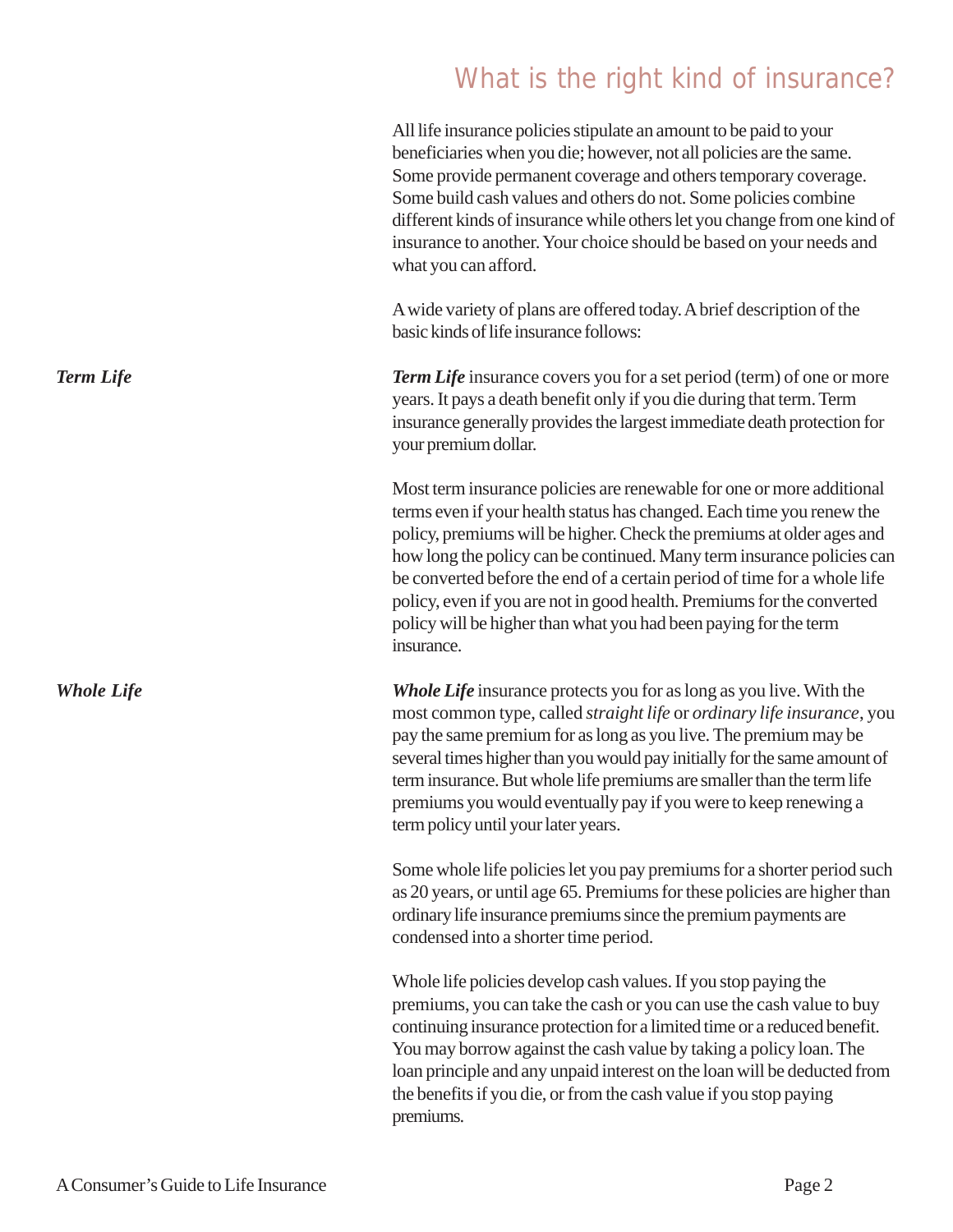| <b>Combinations</b>   | <b>Combinations.</b> You can combine different kinds of insurance. For<br>example, you can buy whole life insurance for lifetime coverage and add<br>term insurance for the period of your greatest insurance need. Usually<br>the term insurance covers your life, but it also can be bought for your<br>spouse or children.                                                                                                                                                                                                                                                       |
|-----------------------|-------------------------------------------------------------------------------------------------------------------------------------------------------------------------------------------------------------------------------------------------------------------------------------------------------------------------------------------------------------------------------------------------------------------------------------------------------------------------------------------------------------------------------------------------------------------------------------|
| <b>Endowment</b>      | <i>Endowment</i> insurance policies pay a sum or income to you if you live<br>to a certain age. If you die before the specified age, the death benefit is<br>paid to the person named as the beneficiary.                                                                                                                                                                                                                                                                                                                                                                           |
| <b>Universal Life</b> | <b>Universal Life</b> insurance is a type of policy where the premiums you<br>pay, less expense charges, are deposited into a policy account that<br>earns interest. Charges for the insurance are deducted from the account.<br>Insurance continues as long as there is enough money in the account to<br>pay the charges for the insurance. The cash value depends on the<br>interest earnings which change with market rates. Flexible premium<br>universal life policies let you vary the death benefit and you can vary<br>your premium payments or skip payments if you wish. |
| Variable Life         | Variable Life insurance is a kind of insurance where the death benefits<br>and cash values depend upon the performance of the investments, such<br>es stocks and bonds, underlying the policy. These policies are so                                                                                                                                                                                                                                                                                                                                                                |

as stocks and bonds, underlying the policy. These policies are so

company when buying this kind of policy. The method of cost

*Do premiums or benefits vary from year to year? How much cash value builds under the policy?*

premiums is not enough. You also should ask:

*to change by the company?*

*different times on the policy?*

agents or companies.

investment dependent, they only can be sold by an agent registered as a securities dealer. Be sure to request the prospectus provided by the

comparison outlined in this guide does not apply to variable life policies.

After you decide which kind of life insurance is best for you, compare similar policies from different companies to find which one is likely to give you the best value for your money. A simple comparison of the

*Are premiums, benefits or interest rates guaranteed or subject*

*What is the effect of interest on money paid and received at*

You can find important cost differences between life insurance policies by using cost comparison indexes. Surrender comparison index

numbers in most cases are automatically provided at the time of policy delivery, unless you request an earlier delivery. A surrender comparison index helps you compare costs over a 10- or 20-year period, assuming you surrender your policy and take its cash value at the end of the period. Other comparison numbers may be available from life insurance

Finding a Low Cost Policy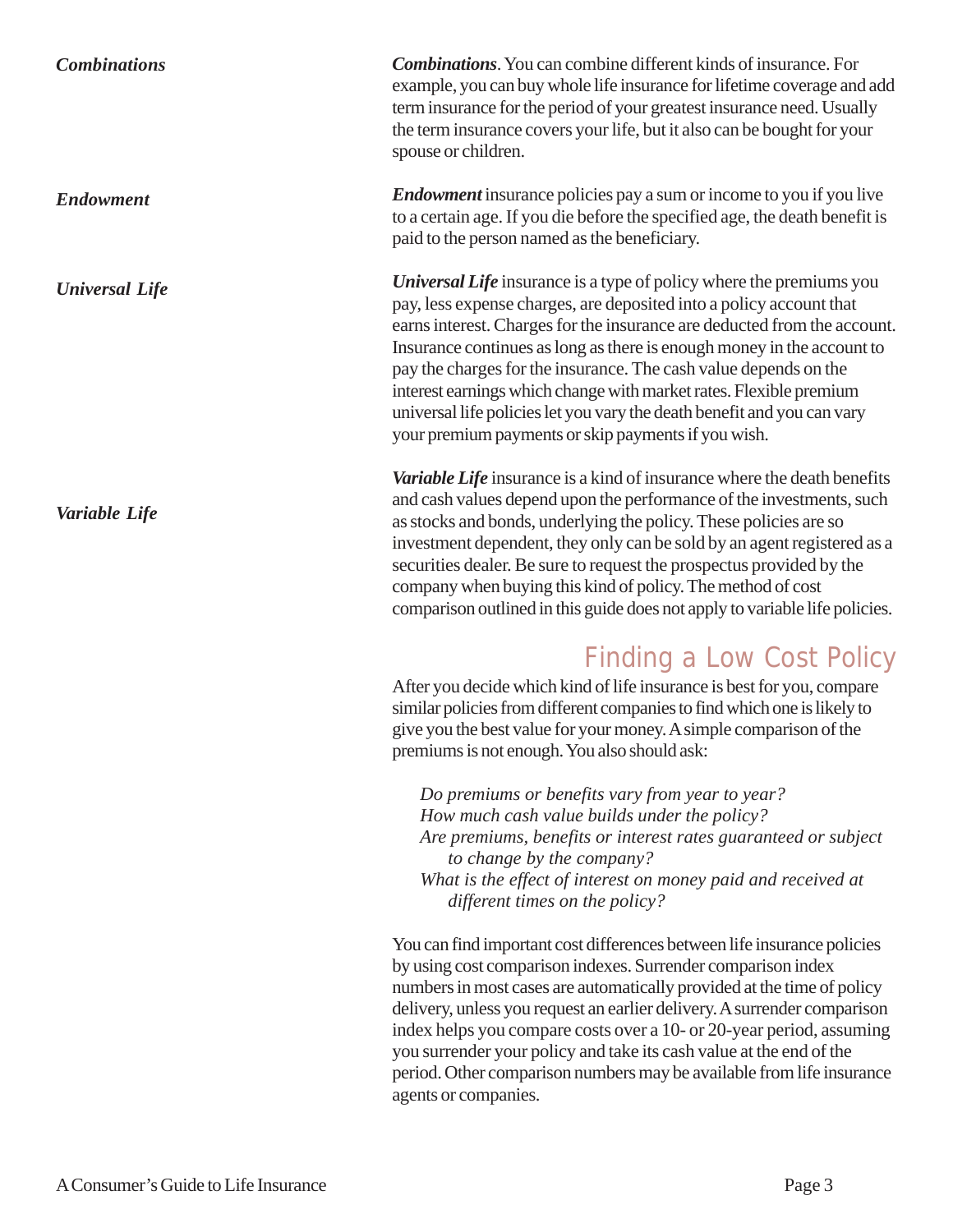# Guaranteed and Illustrated Figures

Compare index numbers only for similar policies, those which provide essentially the same benefits, with premiums payable for the same length of time. Make sure all are calculated for your age and the kind of policy and amount you intend to buy. Remember, no one company offers the lowest cost at all ages for all kinds and amounts of insurance. Also, keep in mind that a policy with smaller index numbers generally is a better buy than a similar policy with larger index numbers. *Use Cost Comparison Indexes*

> Small differences in index numbers should be disregarded, especially where there are dividends or non-guaranteed premiums or benefits. Also, small differences could easily be offset by other policy features or differences in the quality of service from the agent or company. When you find small differences in the indexes, your choice should be based on something other than cost. Finally, keep in mind that index numbers cannot tell the whole story. You also should consider:

- **The pattern of policy benefits**. Some policies have low cash values in the early years that build rapidly later. Other policies have a more consistent cash value build-up. The agent or company will give you a disclosure statement that will show cash values for selected years in the future.
- **Special policy features that may specifically meet your needs.**
- **The methods by which non-guaranteed elements are calculated.** For example, interest rates are an important factor in determining policy dividends. In some companies, dividends reflect the average interest earning on all policies whenever issued. In others, the dividends for policies issued in a recent year, or a group of years, reflect the interest earnings only on those policies. In these cases, dividends are likely to change more rapidly when interest rates change.

Some policies are sold only on a guaranteed or fixed cost basis. These policies do not pay dividends; the premiums and benefits are fixed at the time you buy the policy and will not change.

Many policies provide benefits on a more favorable basis than the minimum guaranteed basis in the policy by paying dividends, or by charging less than the maximum premium specified. Or, they may do this in other ways such as providing higher cash values or death benefits than the minimums guaranteed in the policy. For these types of policies, the policy performance may be shown by using both guaranteed and current performance — called *currently illustrated basis cost comparison indexes*.

The currently illustrated basis shows the company's current scale of dividends, premiums or benefits. This scale can be changed after the policy is issued, so that the actual dividends, premiums or benefits over

*Guaranteed or Fixed Cost Basis*

*Differences in Index Numbers*

*Currently Illustrated Basis Cost Comparison Indexes Currently Illustrated Basis*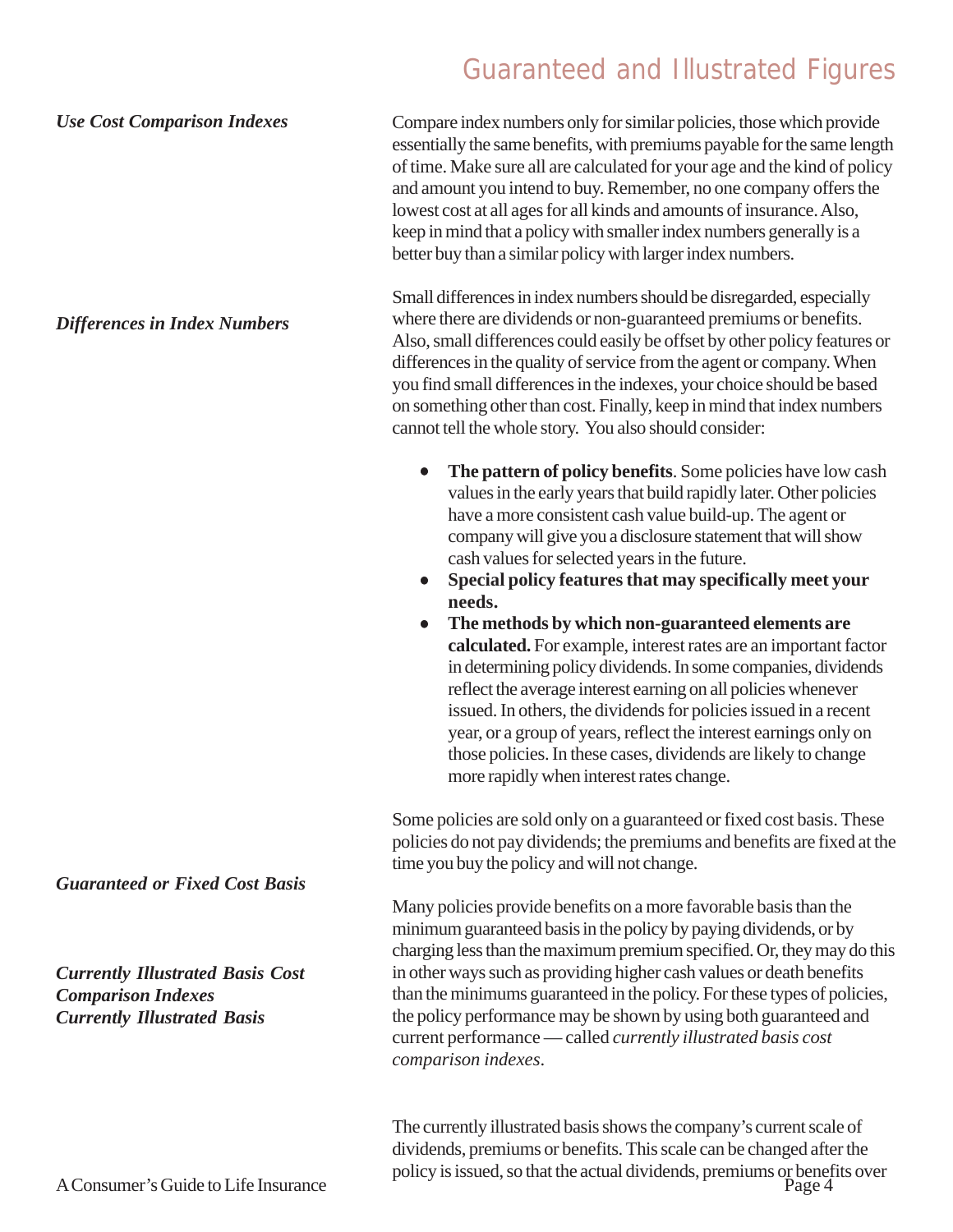the years can be higher or lower than those assumed in the indexes on the currently illustrated basis.

# Changing Policies

Before you change policies, you should realize that replacements are not always beneficial. You should assess your needs and financial goals. If you determine that your current policy does not fit your needs, then you should carefully compare the benefits and costs of your current insurance policy with other options. Before replacing your policy, check to see if your existing policy can be altered to meet your needs. Ask your insurance agent to provide you with a written list of advantages and disadvantages of replacing your policy.

In most cases, an agent will show you illustrations (charts) outlining the attractive growth potential of the new policy. Be sure that you understand how many years it will take to reach the earnings potential in the illustration. Remember, since illustrations are often based on nonguaranteed assumptions, such as fluctuating interest rates, you should focus on the guaranteed cash or account values of the new policy and compare them with the values of your current policy.

Your old policy may have some provisions and benefits not found in the new insurance policy. Make sure that you are aware of all the benefits of both policies and review the premiums.

The cost for the same coverage on the new policy may be higher since the premium is based on your current age and health. The new policy's cash values and dividends may initially be lower because of the costs of issuing a new policy.

Your agent also should point out any tax implications. When your life insurance policy is "cashed in" or replaced with another policy, your gain may be subject to taxes.

During the first two years of a new policy (the contestable period), a company may contest a claim on a policy because of material misrepresentations. For example, the company could challenge a death claim for possible misstatements in the new policy application. Question your agent about the contestable period.

## Steps and Precautions in Replacing a Policy

If you decide to replace an existing policy, the agent is required to give you a *Notice Regarding Replacement of Life Insurance and Annuities* no later than the date the application is taken. This notice is for your protection and you should read it carefully. It will alert you to possible consequences of replacement.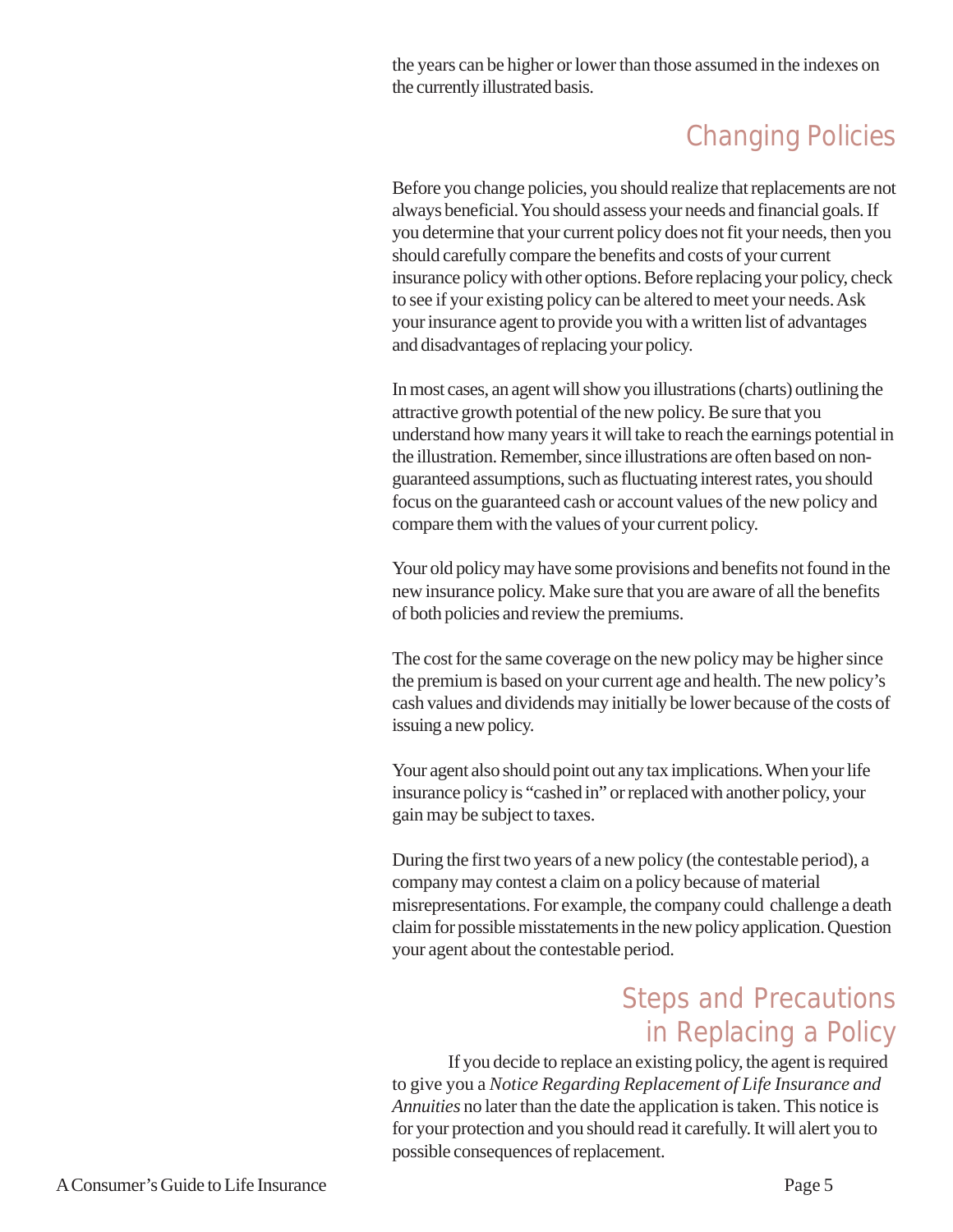The agent must include, as part of each application, a list of existing life insurance policies and annuities to be replaced. You are best protected when all policies are accurately listed.

When you purchase a new policy with funds from existing life insurance, you should sign the appropriate form permitting the company to transfer money from your old policy to the new one. Failure to do so could result in adverse tax consequences to you.

# Important Reminders

- Review your individual needs and circumstances. Choose the kind of policy with benefits that most closely meet your needs. Ask an agent or company representative to help you or obtain information at the local library.
- Shop around and consult with several agents.
- Make sure your life insurance company is licensed to conduct business in Pennsylvania. Owners of life insurance policies and annuities issued by companies licensed in Pennsylvania are covered against an insurer's default, caused by financial impairment or insolvency, through the Pennsylvania Life and Health Insurance Guaranty Association (PLHIGA). The cash surrender value of your policy up to \$100,000, or death and annuity benefits up to \$300,000, are protected by PLHIGA.
- Be sure to answer the application questions fully and accurately. Follow along with a blank application while the agent completes the form. The insurance company uses this information to underwrite the policy and determine the premium. Depending on the company's underwriting criteria, a medical examination may be required.
- Discuss your purchase with your family members, financial or legal advisors or other people you trust.
- Before signing the application, read it carefully because you are responsible for all information contained in it. If there are misstatements on the application your coverage could be jeopardized. Do not buy a policy that you don't understand.
- Don't buy life insurance unless you intend to maintain the policy. It can be very costly if you stop paying premiums during the early years of the policy.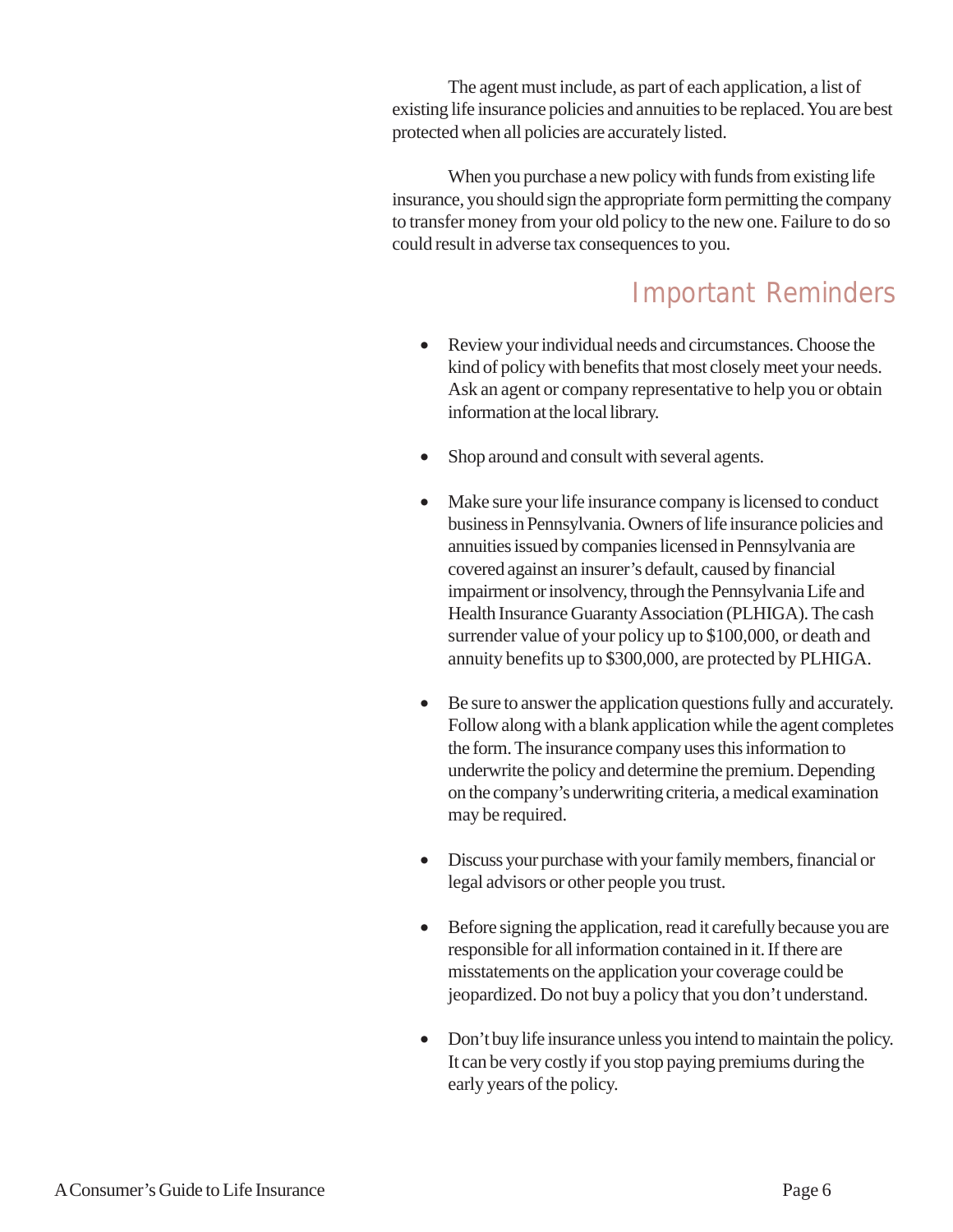# Important Reminders

- Be sure that the premiums are within your ability to pay. Don't look only at the initial premium, but consider any later premium increases. Your agent should disclose the premiums applicable throughout the life of the policy.
- Make sure you receive a copy of all written communications used in the presentation before your meeting with the agent ends.
- Save disclosure statements and comparison indexes you received from your agent.
- Obtain a receipt for any payment you give the agent. Never pay cash and **always make your check payable to the insurance company**.
- When you receive your new policy, review it carefully with the agent to verify the terms. Question any differences or unclear terms.
- Ask your agent or company about anything that is not clear to you. Keep in mind that you have a "free look" period of at least 10 days after you receive the policy to determine whether or not the policy is truly what you want to buy. The free look period that applies is stated on the face of the policy and usually is referred to as the "Right to Examine."
- Obtain the agent's signature and date on the policy to document the delivery date, or write the receipt date on the envelope if it was mailed to you. The dated signature or date on the envelope is proof of the beginning of the minimum 10-day free look period. If you decide within the free-look period that you do not want the policy, Pennsylvania law requires that you be given a full refund.
- Review your life insurance program with your agent or company every few years to keep abreast of changes in your income and your needs.